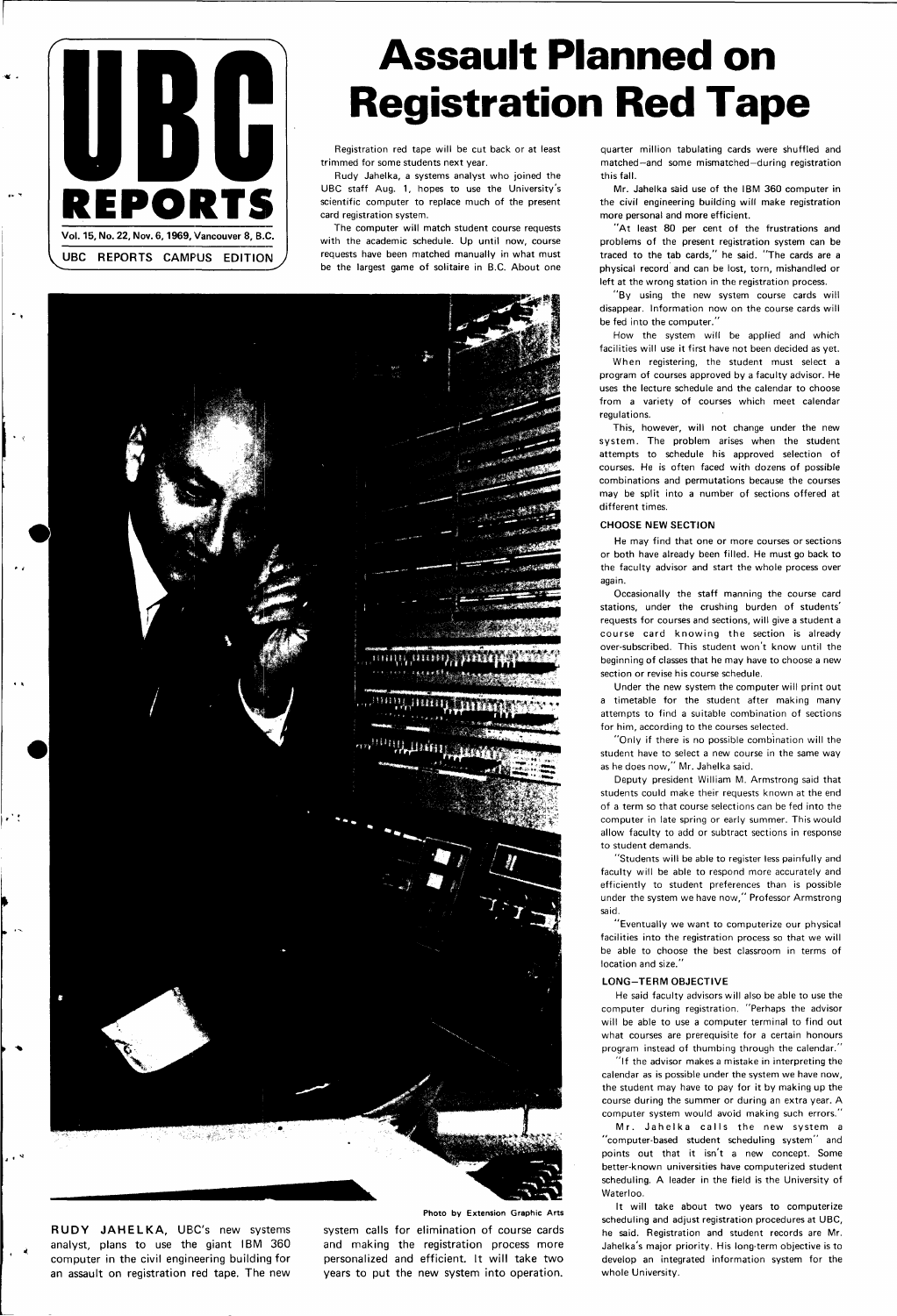**UBC's SENATE** began discussion on Nov. 1 of the report of its Committee on Long-Range Objectives, which has recommended limitation of enrolment and changes in UBC's administrative structure, among other things. Prof. William Finn, standing at the far end of table, addressed Senate on the chapter of the report dealing with admission policies. Other committee members, who dealt with other chapters of the report, are seated in the foreground. They are, right to left, Dr. Cyril Belshaw, who chaired the committee; Prof. Robert Clark, UBC's academic planner; Prof. John Norris, department of history; and Dr. Ranton Mcintosh, professor of education. Also at the head table are President Walter Gage, chairman of Senate, Registrar J.E.A. Parnall, and recording secretary Mrs. Frances Medley.



And what are the educational, political and social implications of these questions? If UBC decides to set a firm limit to its size, how should it select the students it will admit? Purely on the basis of demonstrated academic achievement? Or should it try to redress social inequities by making entrance easier for students from lower socio-economic strata? Should it discriminate in favor of B.C. students and against those from outside the province or from other countries? And if enrolment is restricted, what will happen to those students who are denied admission? Will society provide other universities and

*2>* 

litarian :

**Efla** 

How big should the University of British Columbia be?

TO DOC

Should it be limited to something close to its present enrolment of about 21,000 students? Should it be allowed to expand for another five years, until it reaches an enrolment of 27,500? Should it be allowed to expand indefinitely, perhaps reaching an ultimate size of 60,000 to 70,000 students, either concentrated on the present Point Grey campus or perhaps spread over satellite campuses? Or is it already too large and should it be pruned back to about 15,000 students, which some faculty members feel is the maximum number that can be properly accommodated with existing facilities?

## Basic Questions

The majority of the committee has recommended that enrolment be limited to a total of 27,500 students, in a ratio of four undergraduates to one graduate student. Undergraduate enrolment would be limited to 22,000 on the existing campus. The rate of increase in graduate enrolment would be limited to 15 per cent per year, reaching a total graduate enrolment of 5,500 by about 1975.

colleges for them?

These questions and many others were raised Saturday (Nov. 1) at a special meeting of UBC's Senate, in the second round of debate on the report of Senate's Committee on Long-Range Objectives.

Senators discussed the 132-page report for three hours without coming to any conclusions or taking any decisions on its 39 specific recommendations.

limitation of resources for study, for reflection and for recreation.

 $\frac{10}{3}$  ?

Elitist?

The meeting was intended only as an introduction to the final version of the report. The debate will be continued at Senate's next regular meeting Nov. 12, and perhaps at subsequent meetings. (A preliminary version of the report was presented to Senate May 21 and was discussed briefly then).

The final report contains four chapters dealing with major problems for Senate's 2/UBC Reports/November 6, 1969

Unless these difficulties were overcome, he said, any internal adjustments the University might make would be negated.

Prof. Finn noted that the Belshaw report points out that there are certain advantages to large size. These include a greater variety of educational opportunities, and the possibility of a quantum leap forward in science or the arts because of the University's larger pool of talent.

consideration —academic goals, admissions policy, curriculum, and improvement of the University's academic organization—and a fifth catch-all chapter entitled "What Else?"

Each chapter was introduced at Saturday's meeting by a member of the committee, and then opened to discussion from the floor.

The issue that seems likely to generate most of the discussion in future debates, as it did Saturday, is the difficult question of enrolment policy.

> Dr. Finn recognized the political implications of adopting a firm enrolment policy. But he said Senate's decision should be made on educational grounds, without anticipating the difficulties that other institutions or authorities might have in adapting to this situation.

Prof. Cyril Belshaw, head of the department of anthropology and sociology and the committee's chairman, dissented from this majority position and proposed instead that enrolment be limited to the number of students that each faculty or college considers it has the capacity to educate.

Prof. W.D. Finn, acting dean of applied science and a member of the Belshaw committee, presented the enrolment-policy section of the report to the special meeting.

He called on Senate to take a forceful and unambiguous stand on the central question of whether UBC's size should be limited to something roughly consonant with its present structure, or whether the University should maintain its open-door policy indefinitely.

## All Concerned

Only then, he said, could the many other questions posed by the committee's report be approached rationally and unemotionally.

Students, faculty and the public are alike concerned by the stresses and strains that are racking universities today, Prof. Finn said. Some of these stresses may be due to deficiencies in curriculum matters but others are the result of the impersonal nature of the university, the lack of individual attention for students, and severe

### No Amenities

These stresses, he noted, increase with a university's size. Amenities are provided only after minimal needs for functioning are met. If UBC continues to grow, he said, it may be able to provide sufficient classrooms and find enough. instructors, but the important amenities will not keep pace. With a student body of 60,000 or 70,000, given the University's geographic location on the end of a peninsula, there would be grave problems simply in providing  $ph$ access to the campus, sufficient parking space, and supporting services which are not directly related to the educational process.

The committee was divided, he said, between those who felt the University should remain at something like its present size, and those who favored unlimited growth. It was virtually impossible to be sure which was the wiser choice, he said. The important thing was for Senate to take a clear-cut stand one way or the other.

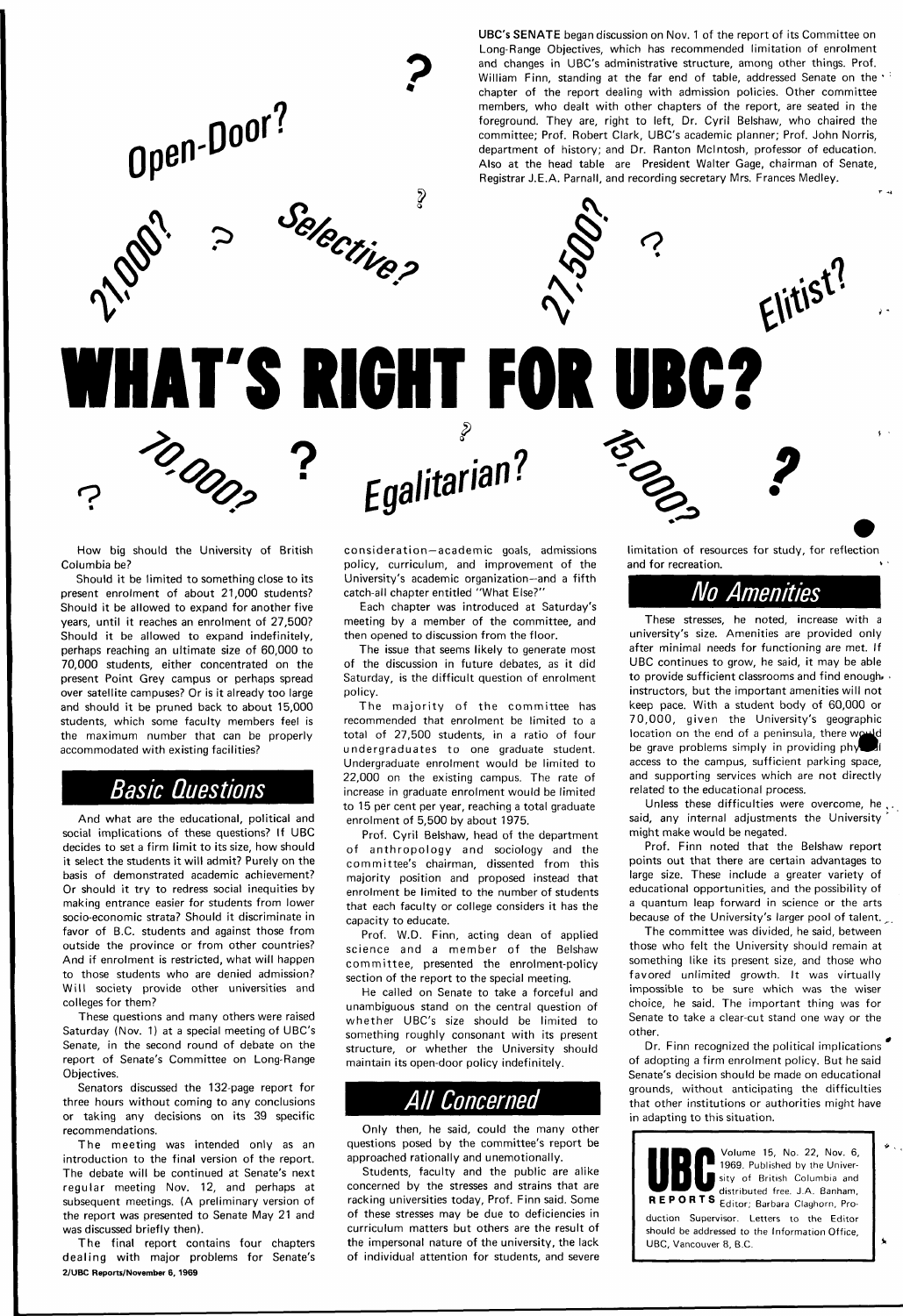

Photo by Extension Graphic Arts

By adopting the committee's majority recommendation for an enrolment limitation of 27,500, he said, the University would be giving those responsible five years in which to respond.

"I feel, above all," he said, "that we should have the courage to make the proper educational decision." Senate should take a stand based on its judgment of what is best for UBC, recognizing that it might later have to readjust this position in the face of political, financial or community pressures.

"The government is the ultimate arbiter," Dr. Finn said. "If they do nothing, then we'll have to obtain our minds again. But we are the best people to advise on the situation at this University. If we don't let the government know what we think is the right and proper educational step to take, how do we expect them to react?"

Stan Persky, making his first appearance as a student Senator, contended that the question of enrolment policy cannot be decided on purely educational grounds; in his view it is also a political and a moral question.

The report admits, he said, that how many students come to the University is a political .question. It warns that the University should avoid taking partisan political positions and should steer clear of political questions generally. But, he said, any solution the University finds is bound to be a political

solution, using the word in a broad sense.

## Inform Public

Enrolment policy, Mr. Persky said, must be made a real issue to the general public. And this will not be done if Senate adopts patchwork or temporary solutions to the problem. Public concern with the real problems of the University, rather than with its "image," is not going to be fostered by removing the problems from the public.

"One traditional area where we do have something to say about this question has to do with the issue of standards. Here we can speak as professionals who have good advice to give, but whether we ought to impose our standards see ns to me to be another question," Mr. Persky said.

He saw the University as an institution of the "just society," although, he said, "we tend to shy away from serious talk about this subject and to talk very pragmatically, because it's easier to talk pragmatically."

Although the committee was handicapped by lack of a sociological analysis of UBC's student population, Mr. Persky said, studies made elsewhere have shown an inordinate relationship between who goes to university and economic class background.

## Equal Opportunities

This relationship, he contended, is maintained by the University's policies. By not acting positively to make society more just through providing genuinely equal educational opportunities to all, he said, the University supports the status quo and thus commits an "invisible" political act.

The University, he said, should make enrolment policy an issue of real public concern. It should offer advice on standards of excellence. It should say to the public that limited University resources must be allocated on the basis of the number of students society sends to the University. And it should say that this may soon mean that the University will not be able to offer all its students a full program of five or even four courses, and therefore students may not be able to get a degree in four years.

The Long-Range Objectives Committee report says that students have been raising, and should continue to raise, moral questions, Mr. Persky noted.

"Shrewdly but not cynically aware of how facilely moral questions can be shoved aside," Mr. Persky said, "I'm bringing my objection to the enrolment restriction recommendation to you essentially as a moral question."

Dr. Aaro E. Aho, a Convocation Senator, said the University's goal should be excellence in research and in teaching. This could not be achieved, he said, under a policy of unlimited growth. Entrance into University should be made more difficult, he said, but it should be based on academic rather than on social or financial criteria. The University should

encourage the admission of "people of intelligence who can contribute to the progress of society." To open the question of enrolment policy to public discussion would be to invite further mediocrity, he said.

Prof. Sam Black, of fine arts and education, said he feared that if it imposed a rigid 65-per-cent admission requirement, Senate might be denying entrance to some of B.C.'s most gifted and creative students in music, drama and the fine arts.

Prof. W.E. Willmott, anthropology and sociology, said he agreed an enrolment limitation was necessary, but the limit set by the Long-Range Objectives Committee was too high. "We are already on the slippery road to mediocrity in this university and we are facing classes which are much larger than we can possibly teach usefully or educationally," he said. Senate should be considering a maximum enrolment of 15,000 to 17,000 rather than 27,500.

## Political Issue

Dr. John Chapman, geography, said the question Mr. Persky raised—how many people should attend institutions of higher education?—was a fundamental political issue for which no machinery exists to resolve.

The issues for Senate, he said, were to

establish the right number of students to be admitted to UBC and the means of selecting them. Senate must have the courage to depart from the easy way of growth, simply by adding numbers of students. The hard way, he said, is to grow in stature and quality. Senate must first resolve to limit enrolment; the questions of numbers and selection are lesser issues.

#### \* \* \* #

*A summary of the proceedings of Senate's special meeting may be had by writing to Information Services, Main Mall North Administration Building, Campus, or by phoning 228-3131.* 

*A summary of the Long-Range Objectives Committee's report and a complete list of its 39 recommendations was contained in UBC Reports for Oct. 23. Copies of this edition are also available from Information Services.* 

#### **UBC Reports/November 6, 1969/3**